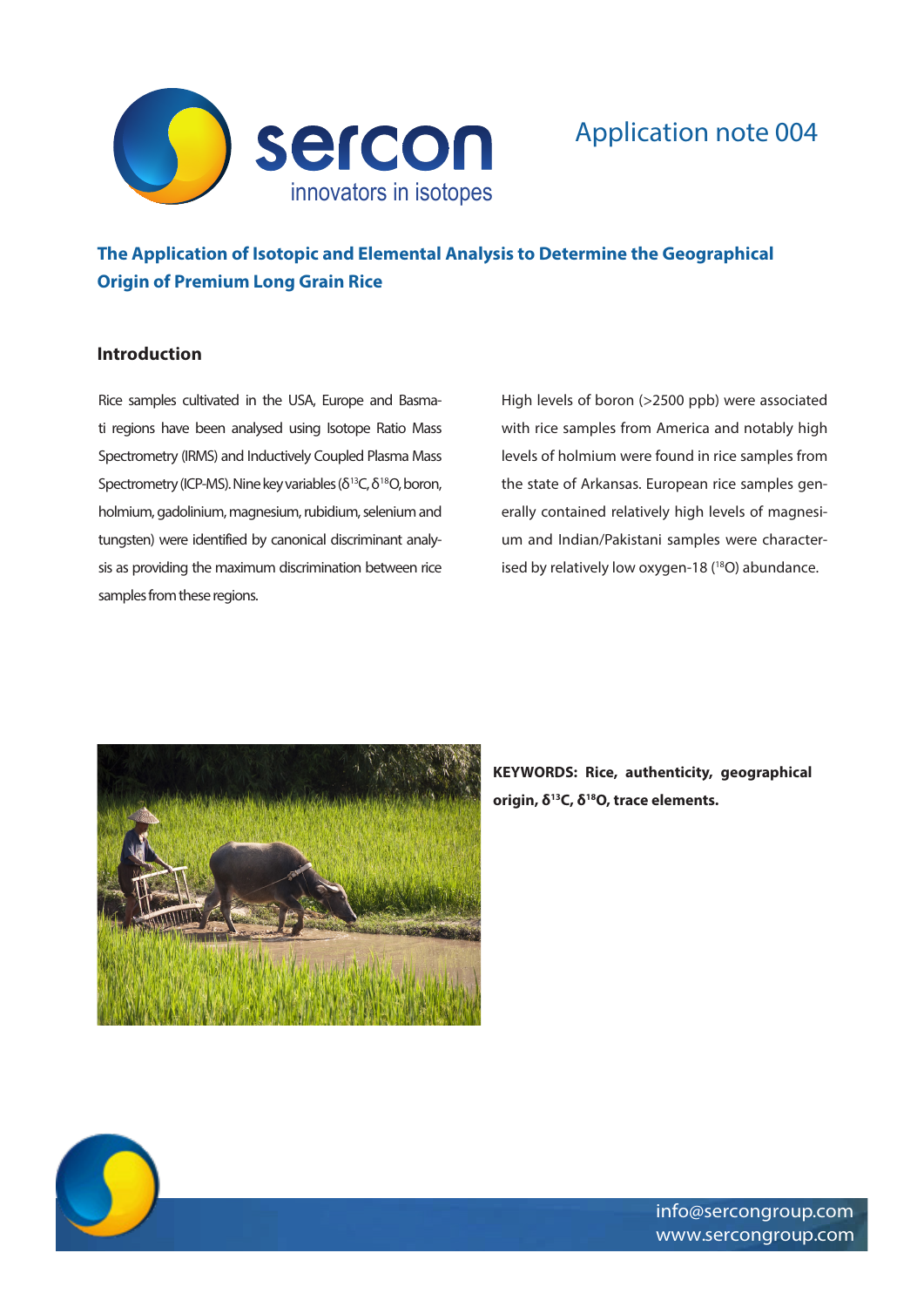## **Multivariate statistical analysis of stable isotope and trace element data from authentic rice samples (Figure 1)**

Canonical Discriminant Analysis is a supervised patter recognition technique, which allows the user to find a linear combination of the stable isotope and trace element data that maximises the separation between countries of origin.

CDA may be used to identify which variables provide the means to classify any sample into a pre-defined group that it most closely resembles because of its stable isotope and trace element 'fingerprint'. Figure 1 below shows the first to discriminant functions for the separation of premium long grain rice from Basmati regions, Europe and the U.S.



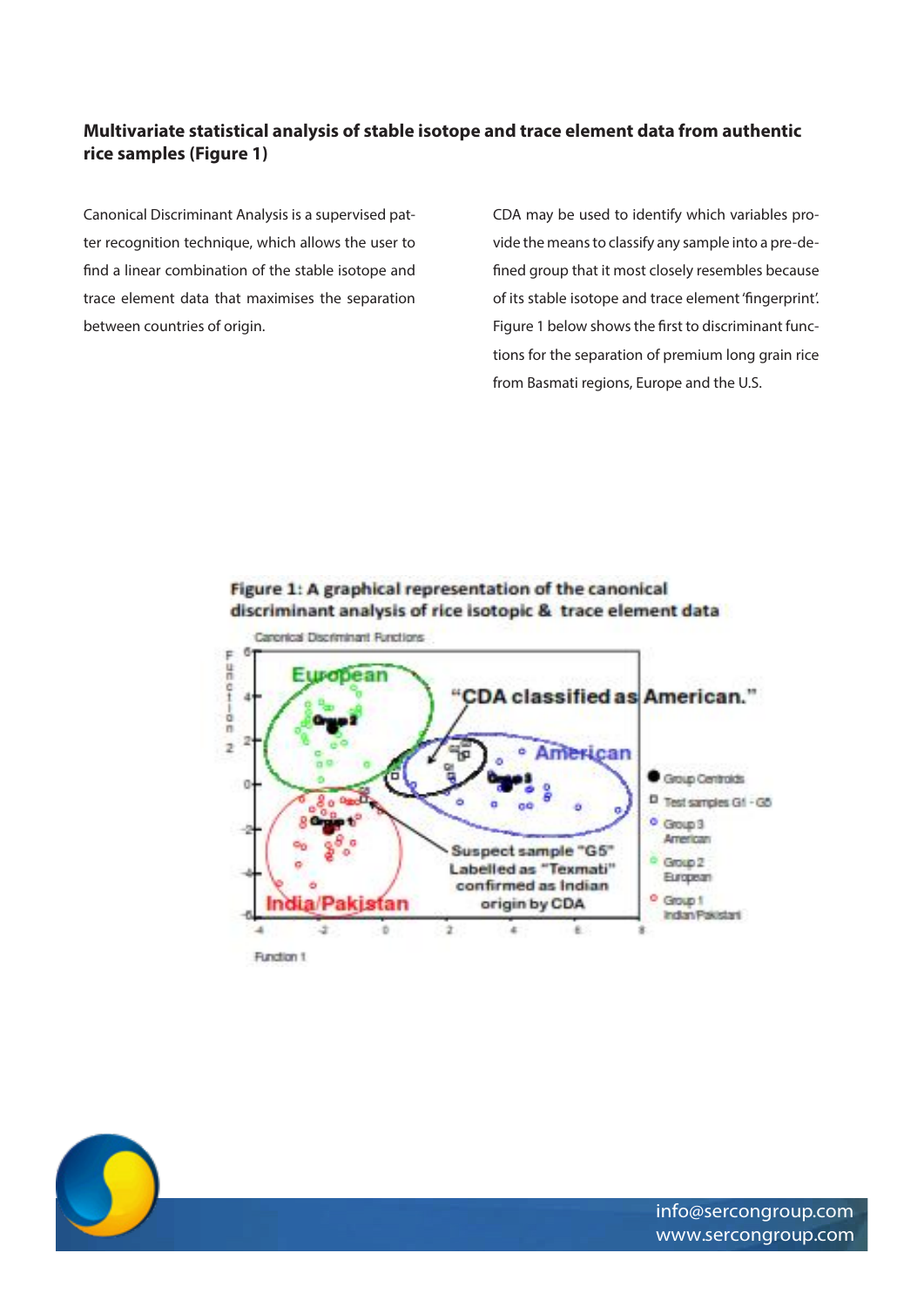# **Identification of suspect "Texmati" sample using stable isotope and trace element data (Figure 1)**

Five retail samples of a new variety of 'basmati-like' rice grown in Texas and marketed as "Texmati" were profiled using molecular biology techniques. One of the samples G5 had a DNA profile typical of a true Basmati and it was suspected that it had been mislabelled.

When the  $\delta^{13}$ C and  $\delta^{18}$ O stable isotope and trace element data had been analysed by canonical discriminant analysis it revealed that the rice possessed a signature typical of Basmati cultivated in India.

#### **Results and discussion**

The values of nine variables -  $\delta^{13}$ C and  $\delta^{18}$ O (Fig. 2), selenium (Fig. 3), magnesium (Fig. 4), boron (Fig. 5), rubidium, gadolinium, holmium and tungsten - have been identified, by canonical discriminant analysis, as providing the best information for differentiating between rice grown in Europe, the United States of America and the Basmati regions of India and Pakistan. This has permitted an empirical model to be developed to establish the geographical origin of unknown samples.

The concentration of specific elements such as boron and magnesium can be used exclusively as reasonable indicators of the geographical origin of rice. The role of the other elements in this empirical model is more complex but contributes significantly to the overall discrimination of country of origin. The stable isotope ratios of oxygen and carbon have been shown to be significantly correlated with the geographical origin of rice samples.

 $\overline{a}$ 

However, because the determination of origin is comparative and these variables are altered by seasonal variations, it will always be necessary to have an up-to-date supply of commercially sourced authentic rice samples to assess accurately unknown samples. The trace element composition of rice is less likely to be affected by seasonal variations and in this respect provides a more robust indicator of geographical origin.

This set of results clearly indicates that the trace element composition of rice samples due to topographic or soil factors and/or possible input from production processes is a powerful tool for characterisation of the geographical origin of rice. In addition, the measurements of 18O values in rice carbohydrate are applicable to the characterisation of the geographical origin. This is clearly demonstrated by the effect of irrigation with Himalayan waters on the fractionation of these isotopes in rice grown in the Basmati region.